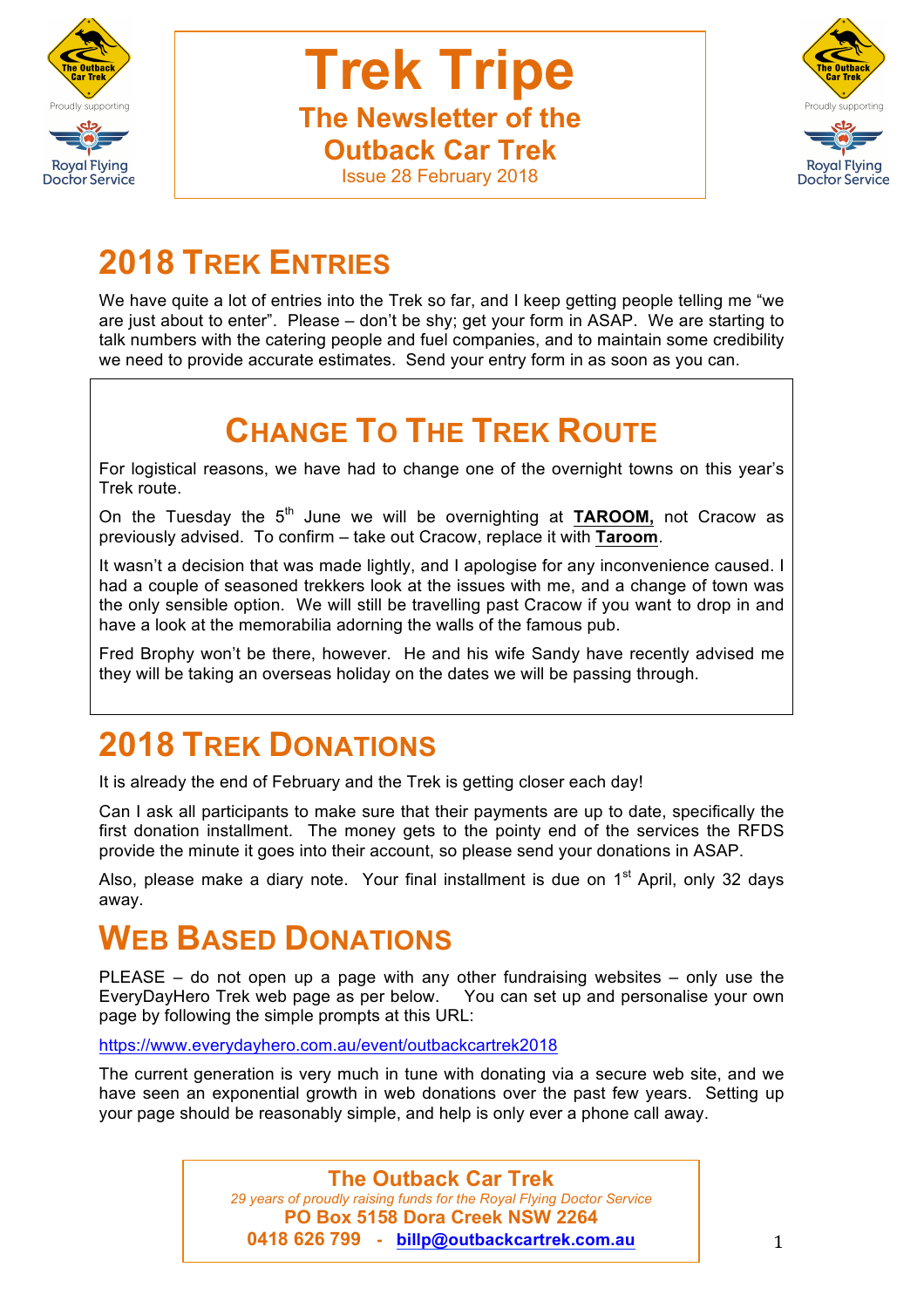

**Trek Tripe The Newsletter of the Outback Car Trek**



## Issue 28 February 2018

## **TRYING TO KEEP YOUR COSTS DOWN?**

**Register your car with a Classic Car Club.** One of the ways you can lower the cost of ownership of older vehicles is by registering them under your State's classic or vintage vehicle scheme. All states offer significant concessional registrations for cars older than 30 years, and these concessions generally exist in return for the car having limited road use.

It really is quite easy to do. You can find out more about the conditional registration schemes, plus locate a club, at the following web sites:

#### **Queensland**

www.qld.gov.au/transport/registration/fees/concession/special-interest

#### **New South Wales**

www.rms.nsw.gov.au/roads/registration/get-nsw-registration/historic-vehicles/index.html

- For vehicles registered in NSW Trekker John Butler from Car #287 operates the "Vintage Rally Club of Australia" and John welcomes new members. John can be contacted by email at jbatfrithwood@bigpond.com
- Also in NSW the "Dural Classic Car Club" has just opened up it's doors to new members, and if you are interested in joining the DCCC you can contact me by email at billp@outbackcartrek.com.au

#### **Victoria**

www.vicroads.vic.gov.au/registration/limited-use-permits/club-permit-scheme

# **CAR INSURANCE MADE EASIER (AND CHEAPER)**

We have commenced conversations with Famous Insurance, a company underwritten by RACQ. They specialise in providing insurance to vehicles involved in events like ours, especially where the use of non-public roads is an issue. They position themselves as easy people to do business with, and they appear very competitive on price with the other insurance companies.

They are keen, and I am told we will be in a position to advise more details, and contact information, in the next few weeks. Contact me if your insurance is due now and I can do the intro's. www.furtherinsurance.com.au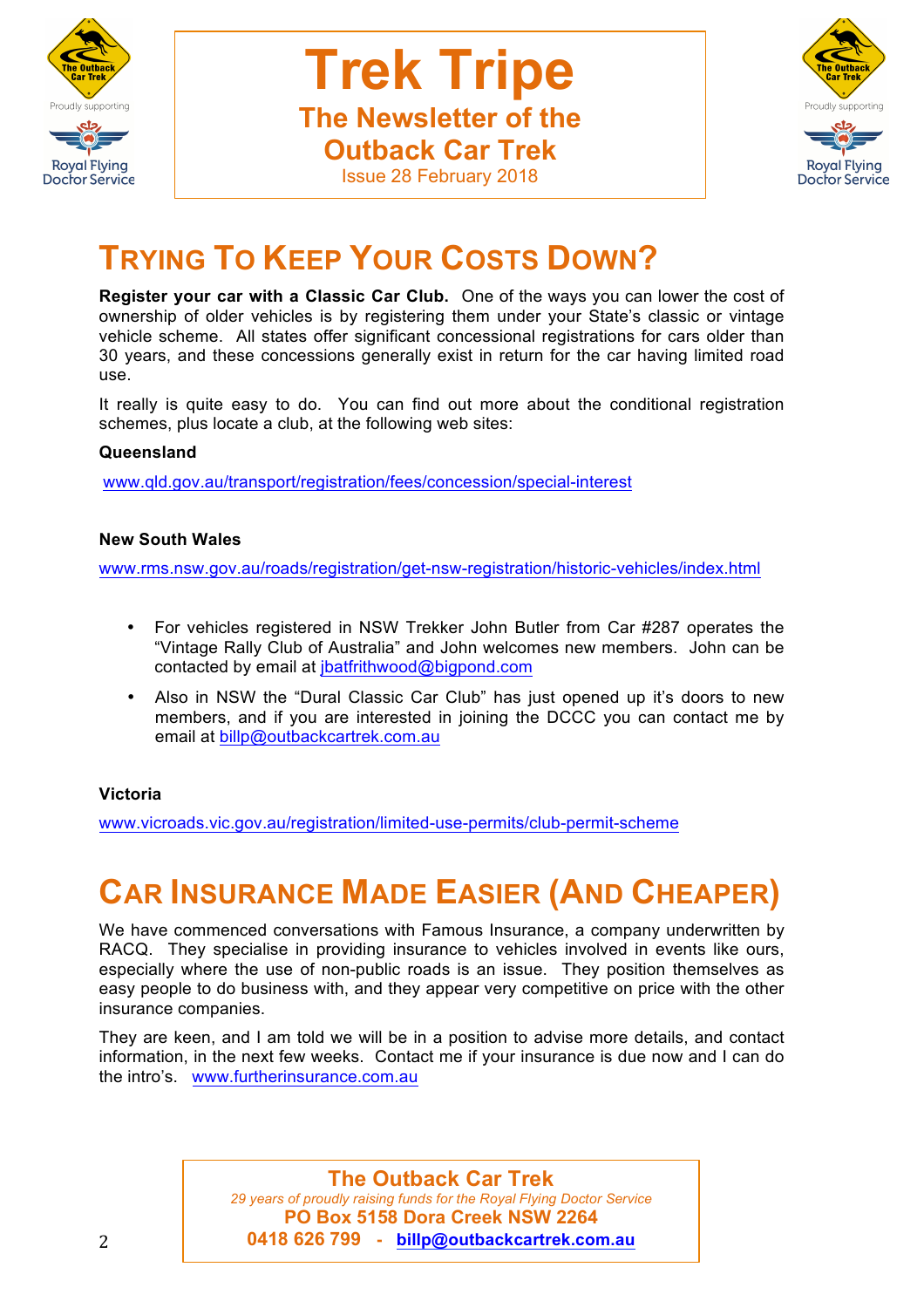



## **JUST CUTS AT LUNA PARK**

There will be a media event held at Luna Park on Wednesday May  $30<sup>th</sup>$  to promote the Trek & the RFDS. The idea is that we have 8 Trek cars and crew gather around and under the park's world famous smile, and the Just Cuts team be available to cut the hair of passers by, commuters, local residents and Trekkers on the back of the Just Cuts Ute.

The RFDS & Just Cuts marketing departments are pulling out all stops with Local and National media outlets, to get them to come along and cover the event. It will be timed to coincide with the breakfast TV shows and drive time chat & music radio stations, plus the event will be saturated across the social media channels. Just Cuts ambassador and Trekker Grant Denyer is one of the morning stars on 2DAY FM and Grant has promised to give us a few plugs.

We need 6 cars to volunteer to attend. You will need to be onsite at around 6:15 am, and the excitement will die down around 9:00 am or so. As well as the cars, the more people the merrier if you are able to come along and offer moral support. We will run a sausage sizzle breakfast, and the Luna Park coffee truck will be on hand to make sure you get your morning caffeine fix.

A big vote of thanks to Warwick Doughty and the entire Luna Park team, and of course to Denis McFadden and the Just Cuts girls & guys who tirelessly support the RFDS.

Please let me know ASAP if you are able to attend, either with your car or as a supporter.

# **CUT-A-RAMA 2018**

Cut-A-Rama will be at the Tamworth Hotel in Marius Street on Saturday  $2^{nd}$  June from 6 pm, registrations will start at approximately 4 pm. Directly across the road from the Tamworth railway station, and a hundred metres from the main street, the pub has recently undergone a very sympathetic refurbishment and will be the perfect spot to start Trek week.

Owner Luke Prout has very generously offered to donate \$1 to the RFDS for every beer sold on the night!

## **BRIGHT SMILES RIDE 2018**

The third annual Bright Smiles Charity Ride will commence at Pokolbin on Thursday afternoon  $26<sup>th</sup>$  April, and will conclude on Monday  $30<sup>th</sup>$  April at Lithgow. Overnight towns will be Pokolbin, Coonabarrabran, Dubbo and Parkes, with the finish at Lithgow.

We have quite a few entries in, but we still need more. If you know of anybody who might be interested please let him or her know about the event – perhaps slip me their contact details so I can get in touch with them.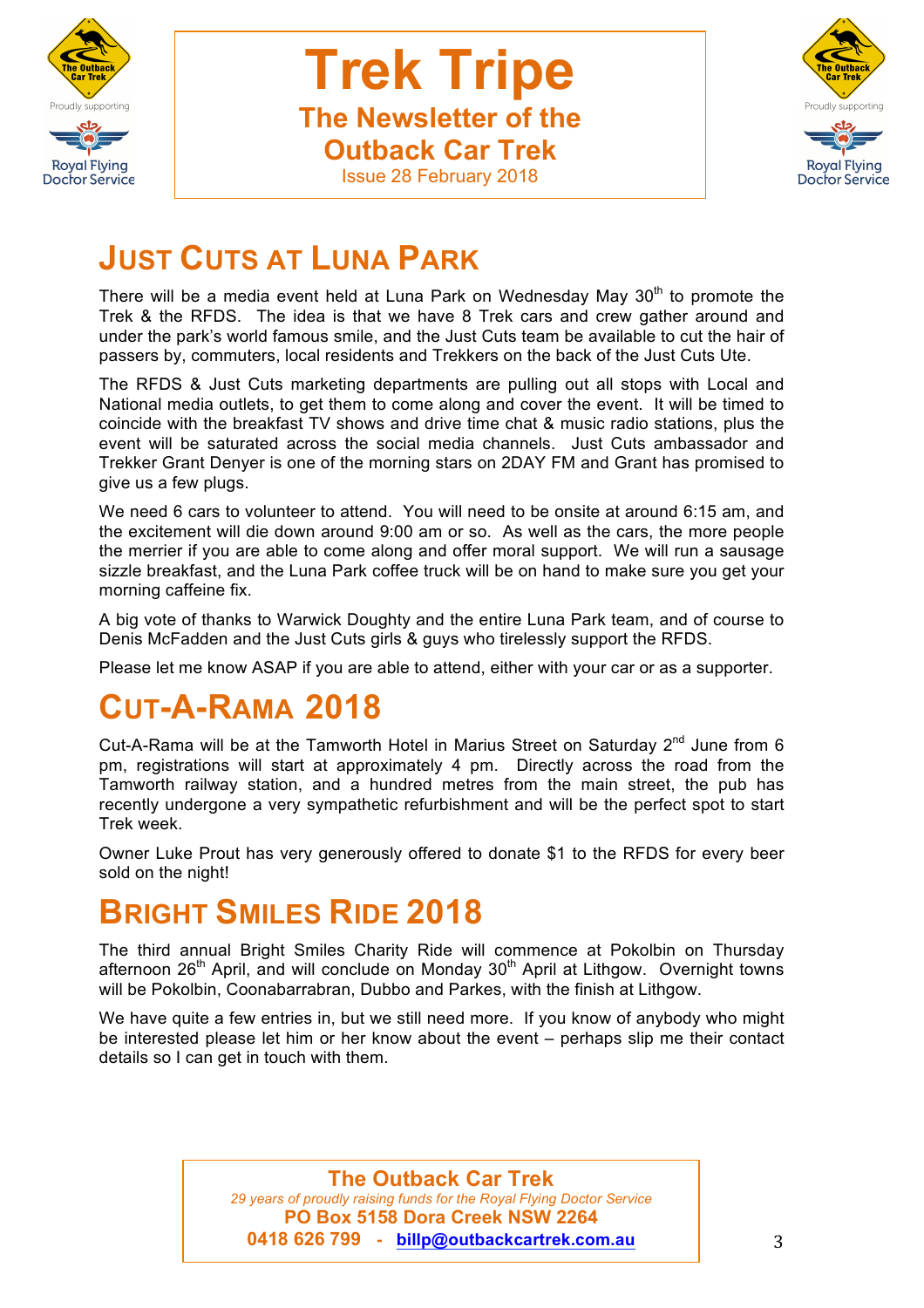



# **DRIVE 4X4 THE DOC 2018**

The dates for this year:

- The Drive 4x4 The Doc NSW will take place from Wednesday evening  $5<sup>th</sup>$ September to Sunday lunch  $9<sup>th</sup>$  September 2018. We will start at Pokolbin in the Hunter Valley and finish not too far from Sydney on the Sunday.
- The Victorian Drive 4x4 The Doc will take place from Wednesday evening  $14<sup>th</sup>$ November to Sunday lunch the  $18<sup>th</sup>$  November 2018. The event will start from the Bellarine Peninsula, out Geelong way, and will finish within a few hours drive of Melbourne on the Sunday.

The route and overnight towns are currently being worked out, but please hold the date in your diary now.

# **FORMS FOR CEVA AT AIRLIE BEACH**

The booking form for you to complete and return to CEVA is at the end of this newsletter.

# **MORE VIRGINS ARE SIGNING UP**

So far this year we have 5 brand new Trek cars signed up for the event, with a couple of gunners in the wings. Plus all of the virgins from last year have either entered, or have assured me they are just about to get their forms in. It is good to see new people embracing the event in support of the RFDS, so let's make sure we do whatever we need to do to make them feel welcome. A few weeks before the Trek I will let everybody know who the new Trekkers are, including contact details, so you can touch base with them and welcome them to the Trek personally.

As a point of interest, most of this years newcomers have built or acquired cars on budgets of less than \$15k, proving that Trek cars don't need to cost you a fortune.

#### **(It is hard to find any Trek cars for sale, and I have some buyers in the wings – do you know of any cars that are available?)**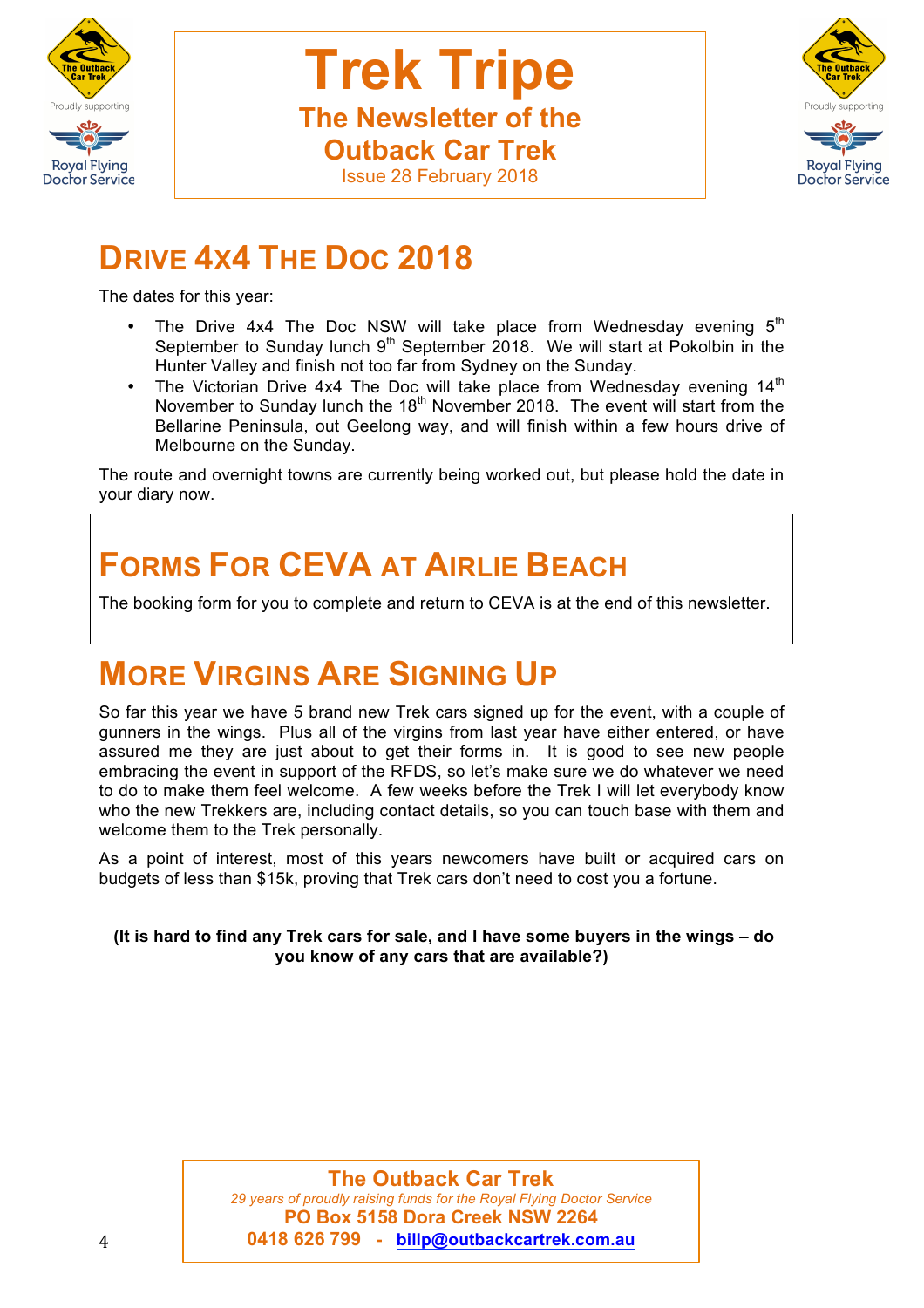



## **UPCOMING FUNDRAISING EVENTS**

There are a few upcoming fundraising activities that would enjoy your support:

#### • **THE DOGGIES MINI-TREK**

The ever popular family friendly mini trek will start at Berry on Friday 23<sup>rd</sup> March, and finish at Jugiong on Sunday 25<sup>th</sup> March. We will let you know details regarding costs, etc. when they become available, or talk to Rob on 0413 857 412 or give John a call on 0418 296 262

#### • **THE DOGGIES GOLF DAY**

Dunheved Golf Course on Tuesday 13<sup>th</sup> March is where the Sultans of Swing will be strutting their stuff, at the annual Doggies Golf Day. The day will start with breakfast, followed by a shotgun start, and will finish with lunch and a small auction. For more details, and to enter, talk to Rob on 0413 857 412 or give John a call on 0418 296 262

#### • **TEAM CX DINNER**

The annual Team CX Dinner is on again at North Curl Curl, the date for this years event is Saturday 28<sup>th</sup> April. Seats are in short supply, and are snapped up pretty quickly. You can get yours at:

https://www.eventbrite.com.au/e/team-cx-10th-anniversary-dinnerauction-tickets-43147350888?utm\_term=eventurl\_text

• **RFDS Coffee Cups**

Another initiative of the CX Team is the sale over eBay of the insulated coffee cup shown here. They are a just the sort of item that should be in everybody's car (or kitchen). You can but them by clicking on this link - Keepcup RFDS logo



# **A GOOD IDEA**

Noel Paulin from Car 858 recently approached his local pub, to see if they would be interested in dedicating the proceeds of their weekly raffle to the RFDS.

They were more than happy to support such a worthy cause, to the tune of more than \$2,000!

Well done Noel (and Wendy), a great initiative!!

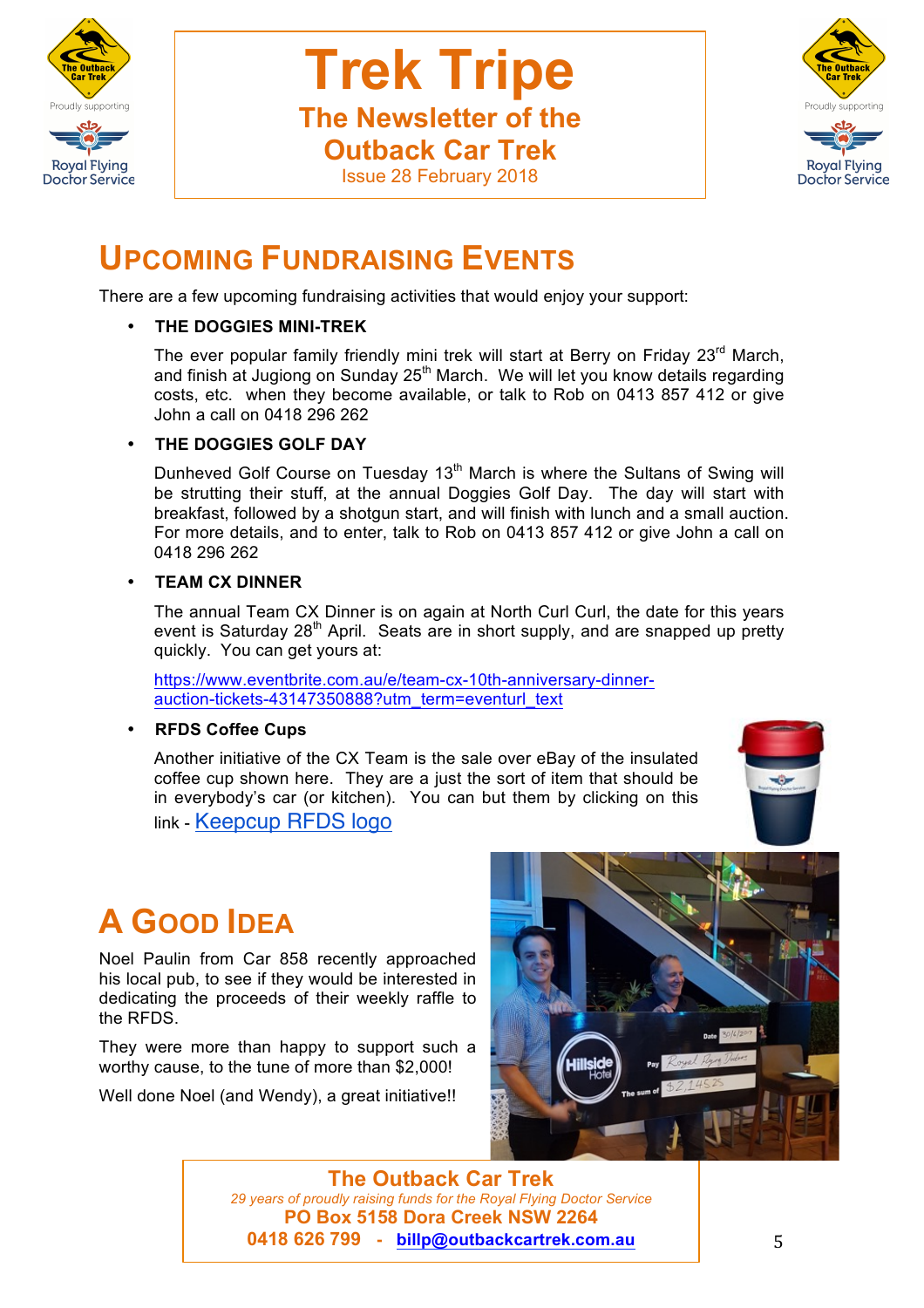

**Trek Tripe The Newsletter of the Outback Car Trek**



### Issue 28 February 2018

## **SAFETY CHECK SYDNEY DAY**

Robert Hodges and families have again agreed to host the Sydney safety check day at their Dural Tyrepower on Sunday morning April 22<sup>nd</sup>. First car at 8:00 am, and we will pull the doors down at 10:30 am. I look forward to seeing you there.

If you don't live in Sydney please contact me for the new Safety Check form to be sent out to you.

# **WE HEAR YOU**

It's no secret that many of us are getting older and our knees and hips (and bladders) 'aint what they used to be.

Consensus seems to be that a good Trek week is one where we have motel/hotel accommodation for 3 or 4 nights, and only have to camp or swag it on a 2 or 3 nights. One of the downsides of age is that we find it just that little bit harder each year to crawl in and out of tents. I know that not everybody minds tenting and swagging, but I am aware that for some of us it has become an issue. And of course, our primary goal in life is to keep you happy!

We have been looking hard at ways we can continue to get onto those off-the-beaten-track roads we love so much, but still be close to the creature comforts each night. Structuring a route that gives us what we want in terms of driving, plus puts us in contact with the remote communities, small towns, tiny schools, etc. *and* keeps us close to the larger towns with lots of accommodation, is not as simple as you might think.

We hear you, we are onto the issue, and we have some initiatives we will use to try and solve the problem. We will be testing our ideas during the next few events.

As they say in the classics – watch this space.

**PLUS** – if you have any constructive ideas – please let me know.

# **THE 30TH TREK IS UNDER CONSTRUCTION**

2019 will be the 30<sup>th</sup> Trek, in keeping with tradition it will be a longer Trek than normal and it is designed to get us to places we simply can't get to in one week. There will be a fly in fly out town approximately half way.

We are currently working on a Heads of Agreement with the destination location, and all will be revealed at this years final night dinner on Saturday June  $9<sup>th</sup>$ .

Now might be a good time to block out your diary for the 2 weeks beginning  $3<sup>rd</sup>$  and  $10<sup>th</sup>$ June 2019.

Just sayin…….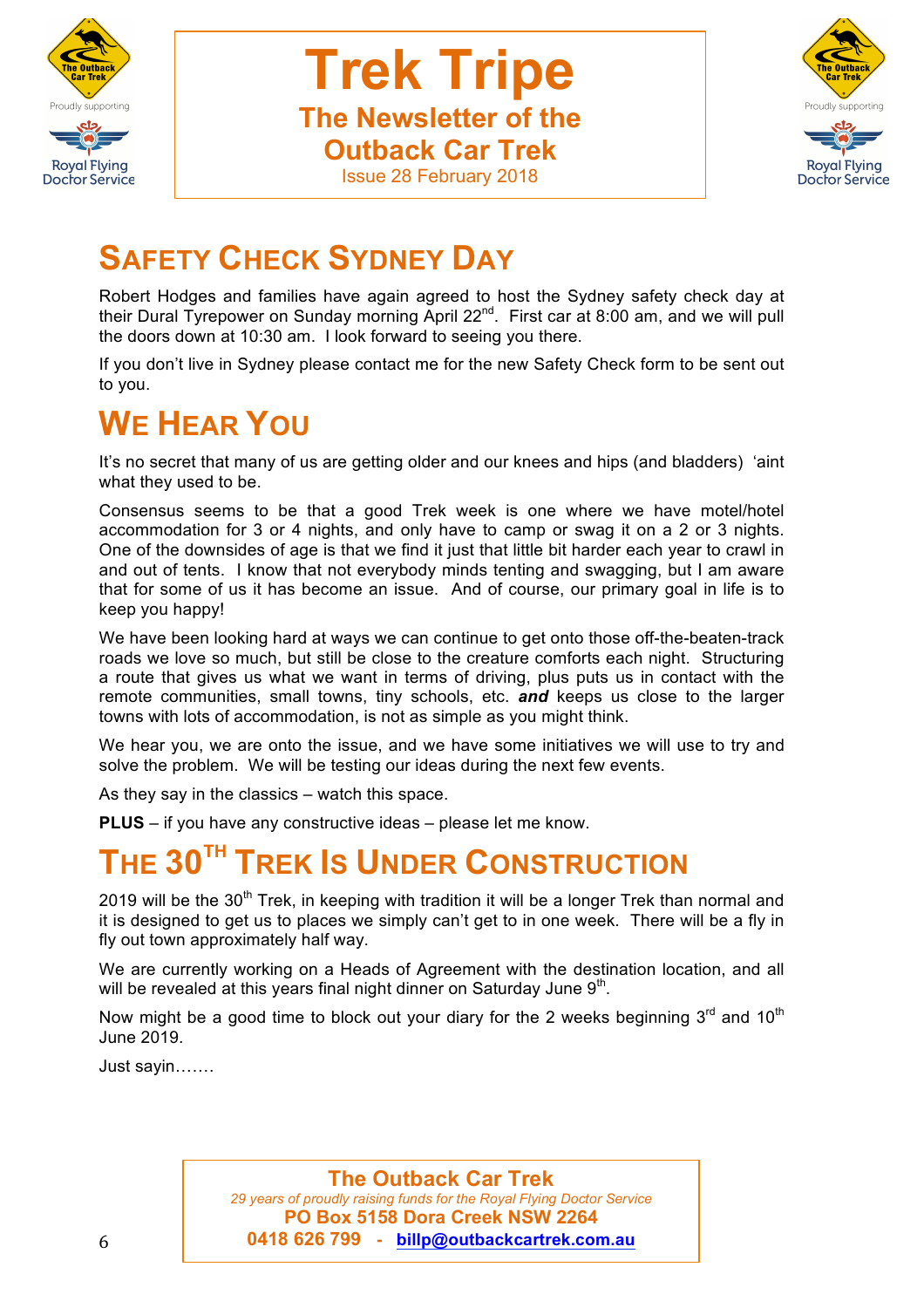



# **HELP – USED CARS NEEDED !!**

In the most recent editions of Trek Tripe I asked people who had a car for sale to let me know, so I could update the classifieds newsletter. I have a number of people new to the Trek looking for cars.

I didn't hear from anybody – DOES THAT MEAN THERE ARE NO TREK CARS FOR SALE???

# **AND REMEMBER:**

**ONLY 94 MORE SLEEPS**



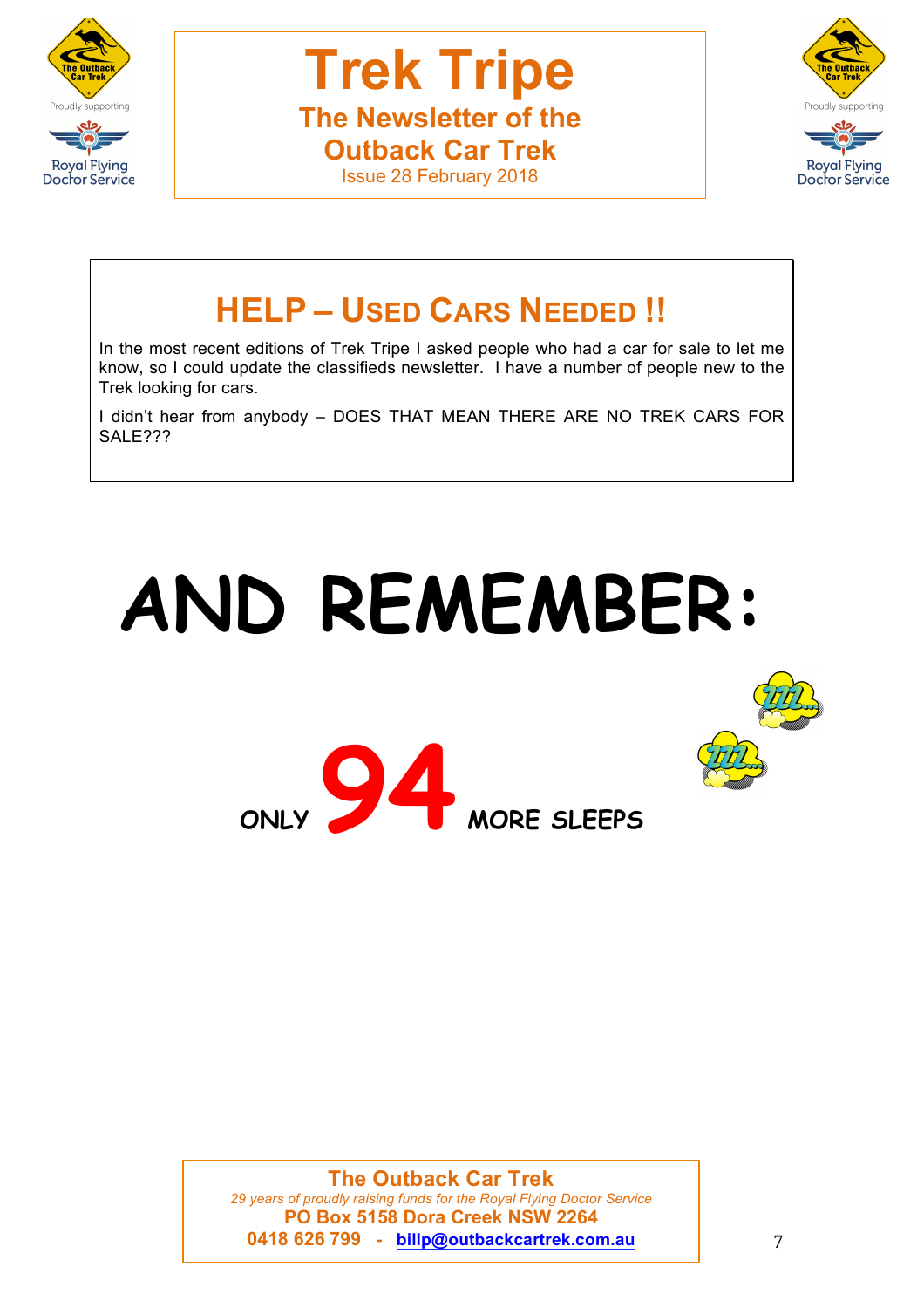



## **THE 2018 OUTBACK CAR TREK CEVA CAR CARRYING – BOOKING SHEET SATURDAY AFTERNOON JUNE 9TH 2018**

DO NOT RETURN THIS FORM TO THE TREK OFFICE

EMAIL TO emma.wallace@cevalogistics.com

FAX TO 08 8347 2085 PHONE 08 8348 5860

Consignors Name

Consignors Contact M \_\_\_\_\_\_\_\_\_\_\_\_ W \_\_\_\_\_\_\_\_\_\_\_\_

Destination Depot

| <b>FROM</b>  | TO              | Per Car |
|--------------|-----------------|---------|
| Airlie Beach | Sydney          | \$1,325 |
|              | Melbourne       | \$1,415 |
|              | <b>Brisbane</b> | \$665   |
|              | Adelaide        | \$1,550 |

These prices *include* GST and any fuel surcharge that might apply in June, and are for vehicles within the following maximum dimensions:

L 5.2m, W 1.9m, H 2.1m.

Prices for vehicles outside of these dimensions on application to Emma Wallace, contact details above.

## **PLEASE NOTE:**

- Flammable liquids and Dangerous Goods will not be moved with the vehicle.
- The front seats of the vehicle must be empty of personal effects and spare parts so the driver has complete access and complete vision.